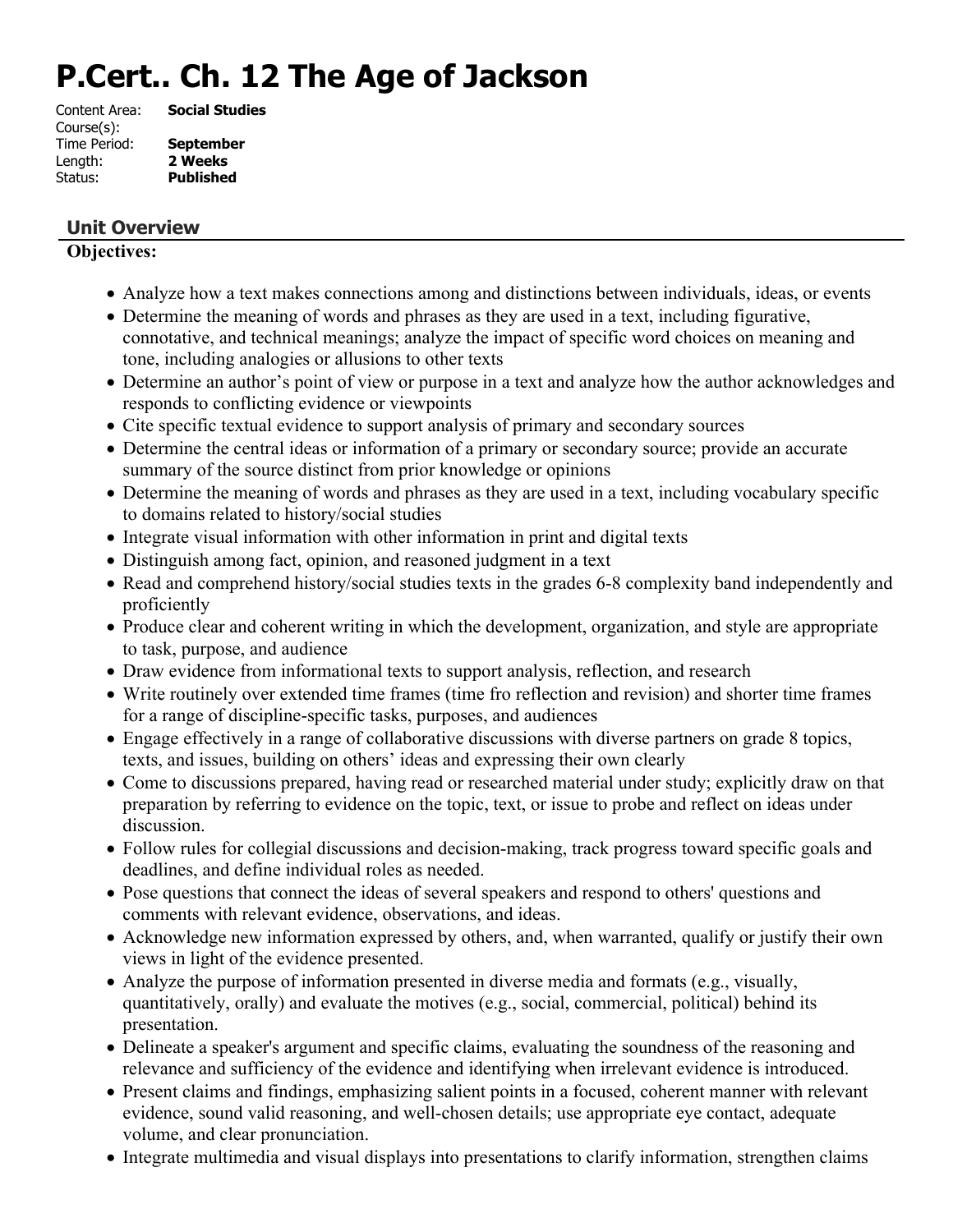and evidence, and add interest.

- Adapt speech to a variety of contexts and tasks, demonstrating command of formal English when indicated or appropriate.
- Write informative/explanatory texts to examine a topic and convey ideas, concepts, and information through the selection, organization, and analysis of relevant content.
- Introduce a topic clearly, previewing what is to follow; organize ideas, concepts, and information into broader categories; include formatting (e.g., headings), graphics (e.g., charts, tables), and multimedia when useful to aiding comprehension.
- Develop the topic with relevant, well-chosen facts, definitions, concrete details, quotations, or other information and examples.
- Use appropriate and varied transitions to create cohesion and clarify the relationships among ideas and concepts.
- Use precise language and domain-specific vocabulary to inform about or explain the topic.
- Establish and maintain a formal style.
- Provide a concluding statement or section that follows from and supports the information or explanation presented
- Produce clear and coherent writing in which the development, organization, and style are appropriate to task, purpose, and audience.
- With some guidance and support from peers and adults, develop and strengthen writing as needed by planning, revising, editing, rewriting, or trying a new approach, focusing on how well purpose and audience have been addressed.
- Use technology, including the Internet, to produce and publish writing and present the relationships between information and ideas efficiently as well as to interact and collaborate with others.
- Conduct short research projects to answer a question (including a self-generated question), drawing on several sources and generating additional related, focused questions that allow for multiple avenues of exploration.
- Demonstrate command of the conventions of standard English grammar and usage when writing or speaking.
- Demonstrate command of the conventions of standard English capitalization, punctuation, and spelling when writing.
- Use punctuation (comma, ellipsis, dash) to indicate a pause or break.
- Spell correctly.
- Use knowledge of language and its conventions when writing, speaking, reading, or listening.
- Determine or clarify the meaning of unknown and multiple-meaning words or phrases based on *grade 8 reading and content*, choosing flexibly from a range of strategies.
- Use context (e.g., the overall meaning of a sentence or paragraph; a word's position or function in a sentence) as a clue to the meaning of a word or phrase.
- Consult general and specialized reference materials (e.g., dictionaries, glossaries, thesauruses), both print and digital, to find the pronunciation of a word or determine or clarify its precise meaning or its part of speech.
- Verify the preliminary determination of the meaning of a word or phrase (e.g., by checking the inferred meaning in context or in a dictionary).
- Acquire and use accurately grade-appropriate general academic and domain-specific words and phrases; gather vocabulary knowledge when considering a word or phrase important to comprehension or expression.
- Compare and contrast the voluntary and involuntary migratory experiences of different groups of people, and explain why their experiences differed
- Evaluate the effectiveness of the fundamental principles of the Constitution in establishing a federal government that allows for growth and change over time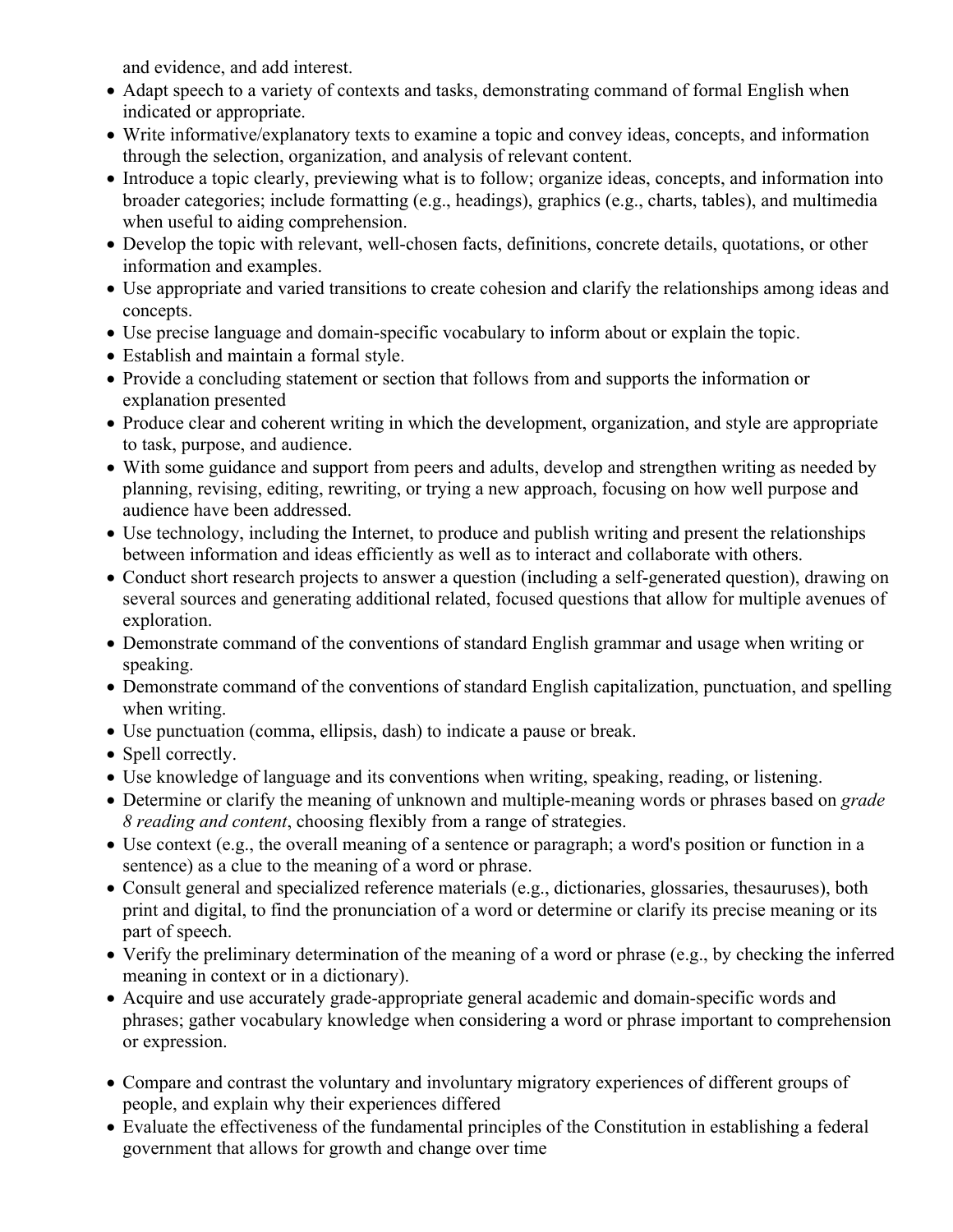- Summarize the effect of inflation and debt on the American people and the response of state and national governments
- Analyze the impact of George Washington as the first president of the United States
- Analyze how the concept of Manifest Destiny influenced the acquisition of land through annexation, diplomacy, and war
- Assess the extent to which voting rights were expanded during the Jacksonian period
- Analyze the constitutionality of the dispute over the 1824 election
- Analyze the political ramifications of the loss of the Federalist party and gain of the Whig and Democratic parties, including mudslinging
- Map territorial expansion and settlement, as well as the locations of conflicts with and resettlement of Native Americans (Indian Removal Act/Trail of Tears)
- Analyze the debates involving the National Bank, uniform currency, and tariffs, and determine the extent to which each of these economic tools met the economic challenges facing the new nation.
- Connect the cause and effect of the tariff crisis and why it led to the Nullification Act
- Analyze the Panic of 1837 followed by the economic depression
- Analyze the spoils system
- Analyze political cartoons

# **Enduring Understandings**

As the United States continued to grow through the age of Jackson, changes to the political environment, foreign policy, and economy were significant and impacted the native and immigrant people

# **Essential Questions**

How did the migratory experience affect people?

How did the economy fare during this time of growth and change?

What significant events happened politically that have an affect on government today?

How is this point in our history significant?

# **Instructional Strategies & Learning Activities**

#### *Day 1*

# **Procedure:**

1. Students list the first 7 Presidents (now that JQA and AJax were elected in 12.1)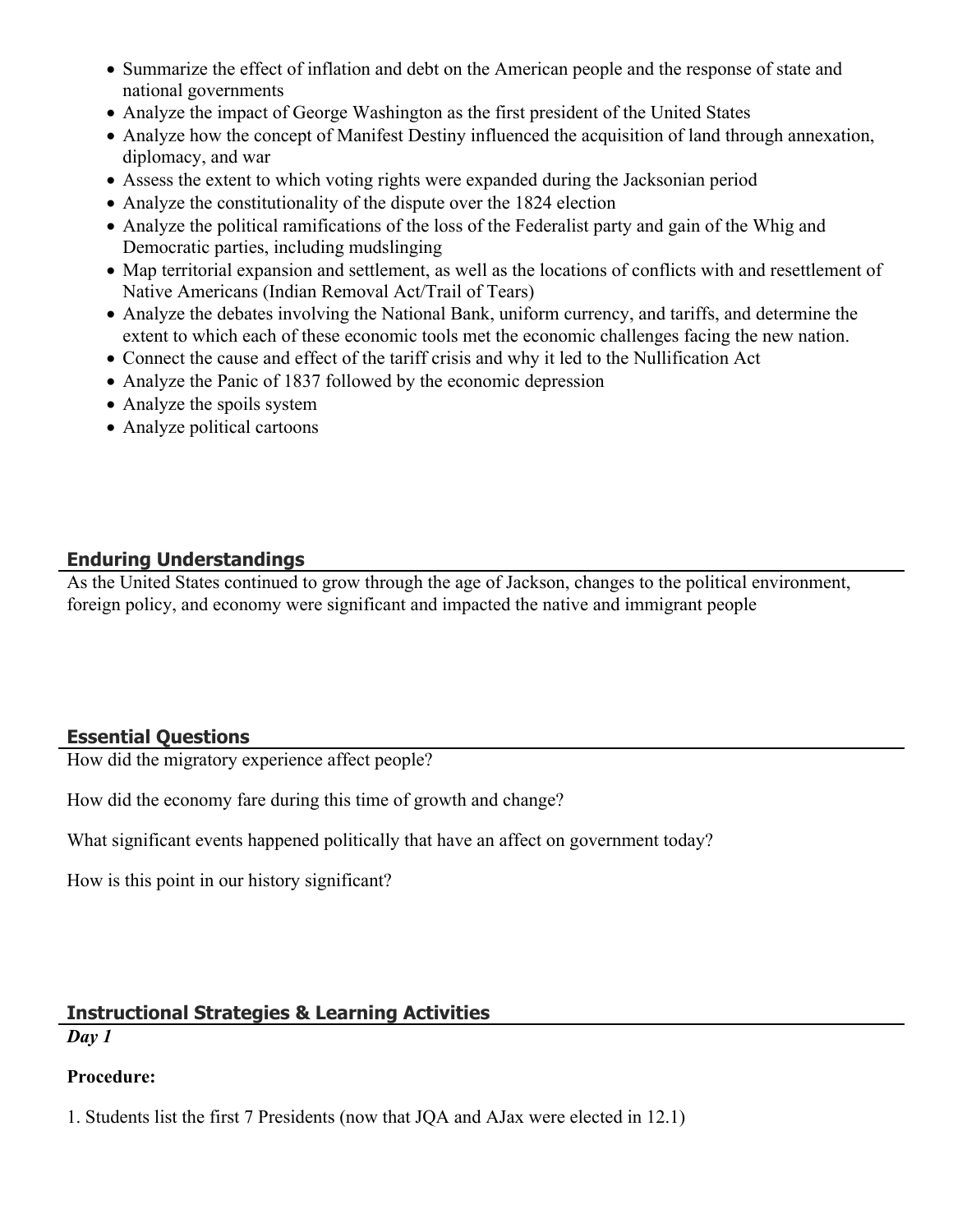2. Complete the C14 Preview TCI History Alive

3. Pairs read C14 and complete the C14 reading notes in the online textbook. Remind students to save answers after each time typing. Demonstrate how to use the textbox feature.

**Homework:** finish C14 reading notes in online textbook

#### *Day 2*

#### **Procedure:**

1. Review C14 Reading Notes (14.2)

2. View video on Election of 1824 and the Corrupt Bargain after 14.2 "The People's Choice" and then view video on Election of 1828.

<http://www.pbs.org/kcet/andrewjackson/video/>

3. Complete C12 Map Mystery Prentice Hall and review

**Homework:** Finish C12 Map Mystery

#### *Day 3 & 4*

#### **Procedure:**

1. Review C12 Map Mystery, if not already done so.

2. Project Visual for 14.3 before reviewing answers. Discuss questions w (Visuals in TCI Presentation for C14).

3. Distribute the Act-It-Out Script for 14.3 and give students a few minutes to discuss. Then call up volunteers to (optional)

4. Continue projecting visuals for 14.4-14.7 in TCI Presentation before reviewing reading notes for each section.

5. There is another Trail of Tears Act-it-Out after 14.7 (optional)

**Homework:** Review C14 reading notes

#### *Day 5-6*

#### **Procedure:**

1. Distribute DBQ Packet: Was the Indian Removal Act Justified?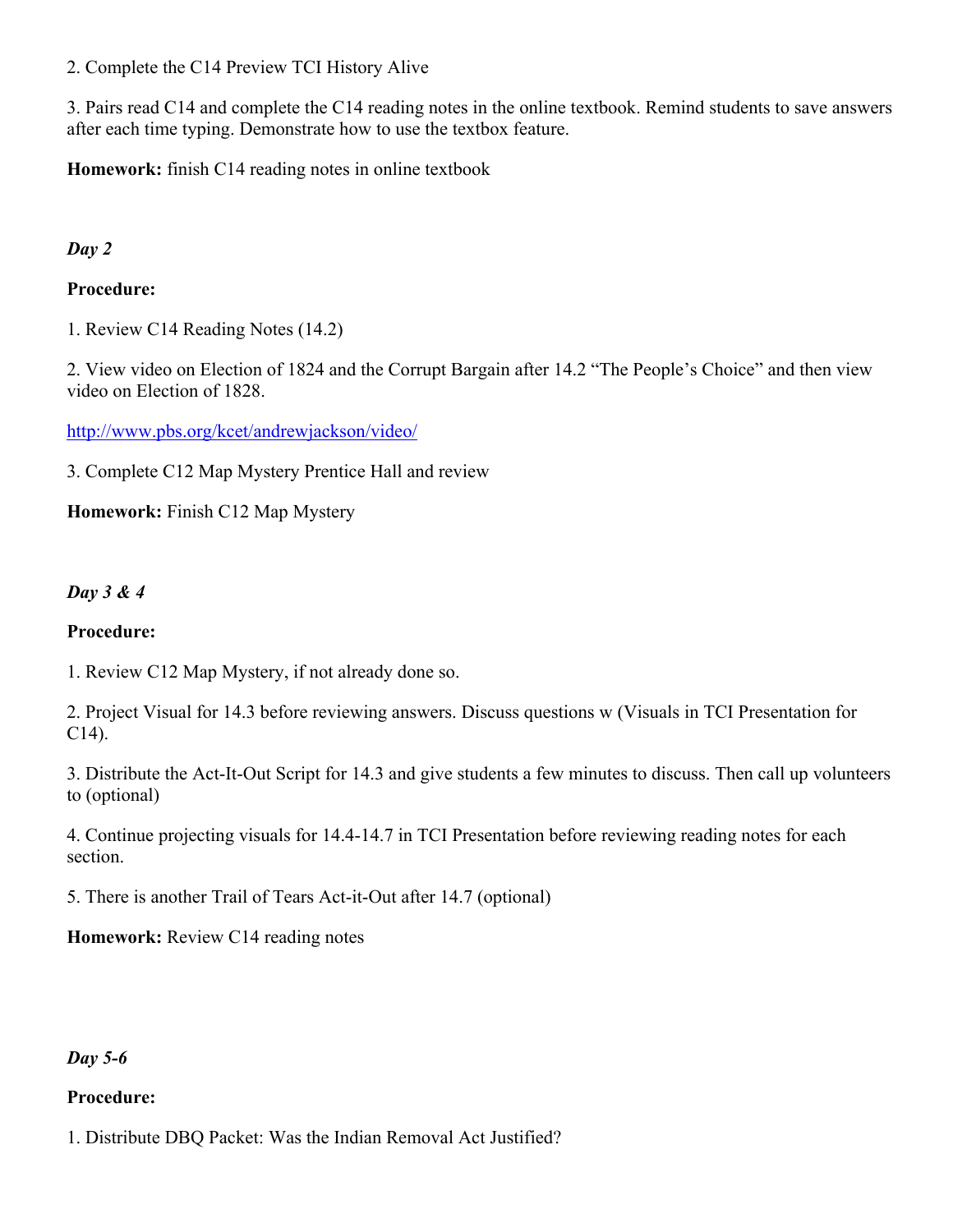2. Tell students that they will be using this to participate in a Socratic Circle tomorrow during class which will be graded as as test score.

3. Distribute and discuss Socratic Circle Rubric. Tell them they need to bring this rubric for tomorrow's class. They will need to choose a side prior to the Socratic Circle and be sure to cite the documents in the discussion.

4. Students will also be writing a DBQ Essay after their Socratic Circle the following day. They will need to bring all necessary materials to class the following day including: DBQ packet, notes from Socratic Circle.

5. Students work to complete the packet using textual evidence in their responses.

#### SOCRATIC CIRCLE:

1. Collect rubrics; students orient desks into a circle.

2. Display Socratic Circle Participation Guidelines.

3. Students contribute to Socratic Circle.

DBQ ESSAY: (optional)

1. Students have the entire class period to write a DBQ essay answering the question: Was the Indian Removal Act justified?

2. Students should proofread work carefully before handing in.

**Homework:** finish DBQ packet and bring Socratic Circle rubric to class

#### **Integration of 21st Century Themes and Career Exploration**

| CRP.K-12.CRP2.1 | Career-ready individuals readily access and use the knowledge and skills acquired through<br>experience and education to be more productive. They make connections between<br>abstract concepts with real-world applications, and they make correct insights about when<br>it is appropriate to apply the use of an academic skill in a workplace situation. |
|-----------------|--------------------------------------------------------------------------------------------------------------------------------------------------------------------------------------------------------------------------------------------------------------------------------------------------------------------------------------------------------------|
| PFL.9.1.8.F.2   | Examine the implications of legal and ethical behaviors when making financial decisions.                                                                                                                                                                                                                                                                     |
| PFL.9.1.8.B.6   | Evaluate the relationship of cultural traditions and historical influences on financial<br>practice.                                                                                                                                                                                                                                                         |
| CRP.K-12.CRP5.1 | Career-ready individuals understand the interrelated nature of their actions and regularly                                                                                                                                                                                                                                                                   |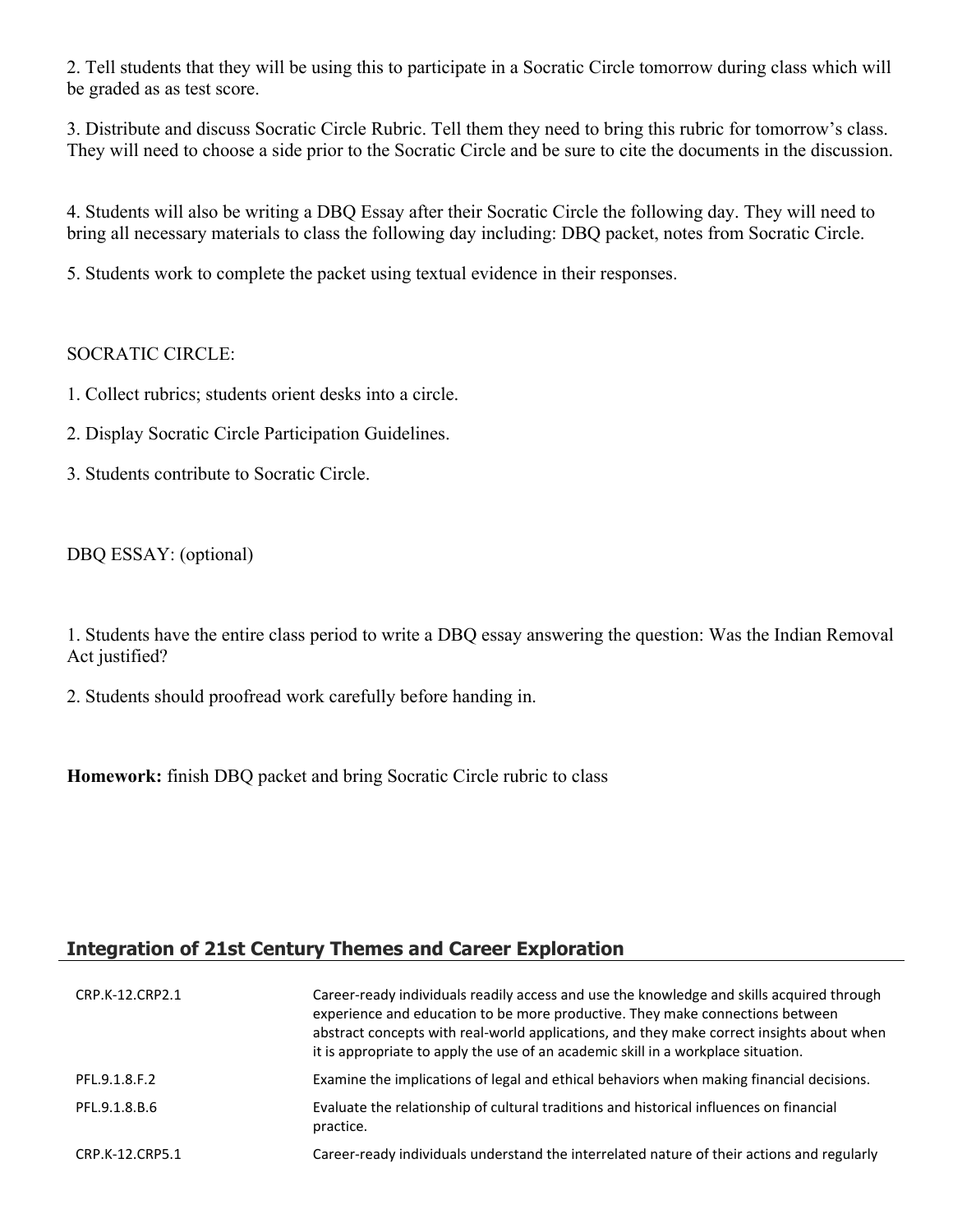|                 | make decisions that positively impact and/or mitigate negative impact on other people,<br>organization, and the environment. They are aware of and utilize new technologies,<br>understandings, procedures, materials, and regulations affecting the nature of their work<br>as it relates to the impact on the social condition, the environment and the profitability of<br>the organization.                                                                                                                                                                                                                                                                                   |
|-----------------|-----------------------------------------------------------------------------------------------------------------------------------------------------------------------------------------------------------------------------------------------------------------------------------------------------------------------------------------------------------------------------------------------------------------------------------------------------------------------------------------------------------------------------------------------------------------------------------------------------------------------------------------------------------------------------------|
| CRP.K-12.CRP8.1 | Career-ready individuals readily recognize problems in the workplace, understand the<br>nature of the problem, and devise effective plans to solve the problem. They are aware of<br>problems when they occur and take action quickly to address the problem; they<br>thoughtfully investigate the root cause of the problem prior to introducing solutions. They<br>carefully consider the options to solve the problem. Once a solution is agreed upon, they<br>follow through to ensure the problem is solved, whether through their own actions or the<br>actions of others.                                                                                                  |
| CRP.K-12.CRP4.1 | Career-ready individuals communicate thoughts, ideas, and action plans with clarity,<br>whether using written, verbal, and/or visual methods. They communicate in the workplace<br>with clarity and purpose to make maximum use of their own and others' time. They are<br>excellent writers; they master conventions, word choice, and organization, and use<br>effective tone and presentation skills to articulate ideas. They are skilled at interacting<br>with others; they are active listeners and speak clearly and with purpose. Career-ready<br>individuals think about the audience for their communication and prepare accordingly to<br>ensure the desired outcome. |
| PFL.9.1.8.F.3   | Relate the impact of business, government, and consumer fiscal responsibility to the<br>economy and to personal finance.                                                                                                                                                                                                                                                                                                                                                                                                                                                                                                                                                          |
| CRP.K-12.CRP1.1 | Career-ready individuals understand the obligations and responsibilities of being a<br>member of a community, and they demonstrate this understanding every day through<br>their interactions with others. They are conscientious of the impacts of their decisions on<br>others and the environment around them. They think about the near-term and long-term<br>consequences of their actions and seek to act in ways that contribute to the betterment of<br>their teams, families, community and workplace. They are reliable and consistent in going<br>beyond the minimum expectation and in participating in activities that serve the greater<br>good.                    |
| PFL.9.1.8.A.1   | Explain the meaning and purposes of taxes and tax deductions and why fees for various<br>benefits (e.g., medical benefits) are taken out of pay.                                                                                                                                                                                                                                                                                                                                                                                                                                                                                                                                  |

#### **Technology Integration**

Google Classroom

TCI.com

Pbs.org

# **Interdisciplinary Connections**

| CCSS.ELA-Literacy.RH.6-8.1 | Cite specific textual evidence to support analysis of primary and secondary sources.                                                                                 |
|----------------------------|----------------------------------------------------------------------------------------------------------------------------------------------------------------------|
| CCSS.ELA-Literacy.RH.6-8.2 | Determine the central ideas or information of a primary or secondary source; provide an<br>accurate summary of the source distinct from prior knowledge or opinions. |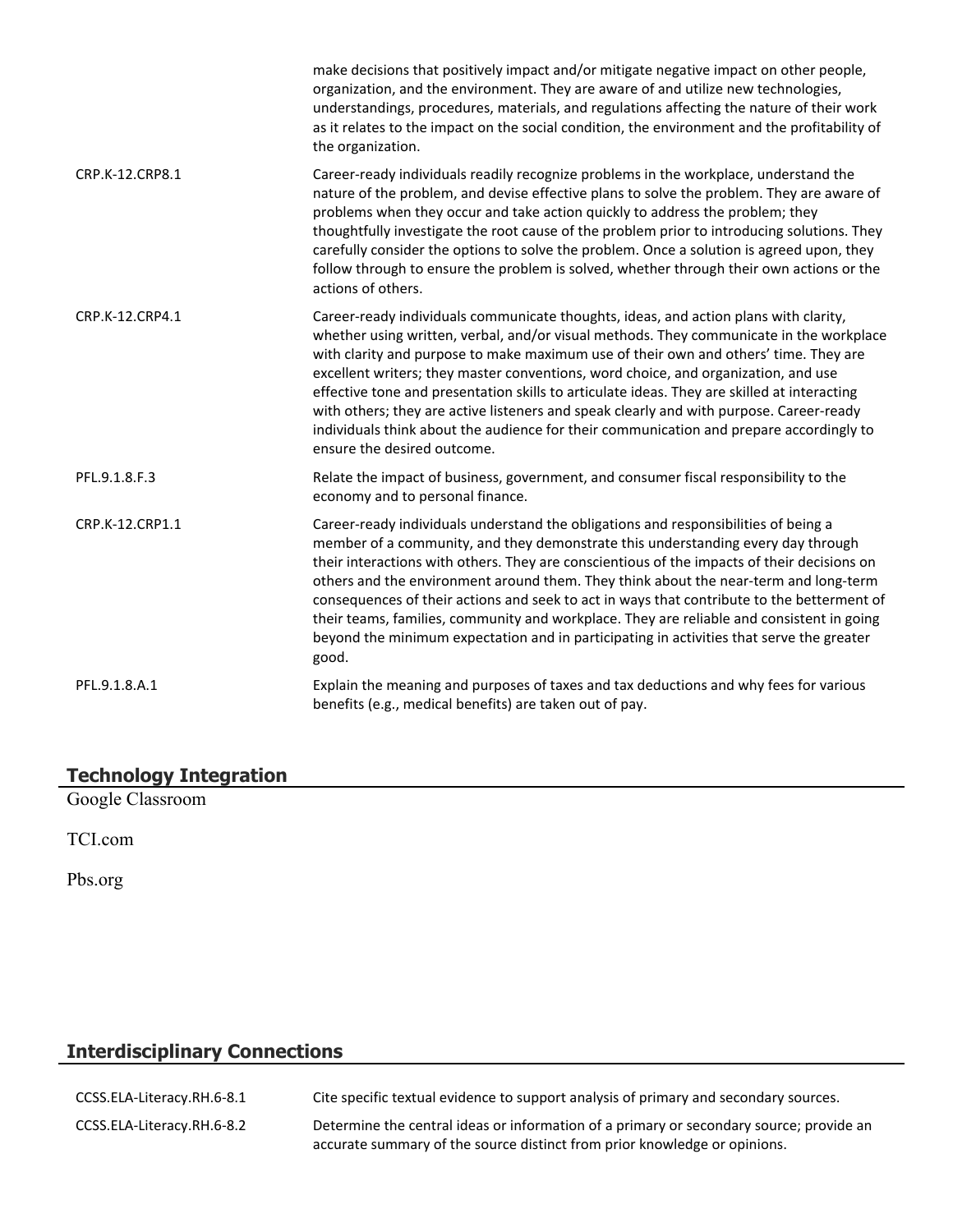| CCSS.ELA-Literacy.RH.6-8.3      | Identify key steps in a text's description of a process related to history/social studies (e.g.,<br>how a bill becomes law, how interest rates are raised or lowered).                                                                                                                                                                           |
|---------------------------------|--------------------------------------------------------------------------------------------------------------------------------------------------------------------------------------------------------------------------------------------------------------------------------------------------------------------------------------------------|
| CCSS.ELA-Literacy.RH.6-8.4      | Determine the meaning of words and phrases as they are used in a text, including<br>vocabulary specific to domains related to history/social studies.                                                                                                                                                                                            |
| CCSS.ELA-Literacy.RH.6-8.7      | Integrate visual information (e.g., in charts, graphs, photographs, videos, or maps) with<br>other information in print and digital texts.                                                                                                                                                                                                       |
| CCSS.ELA-Literacy.RH.6-8.8      | Distinguish among fact, opinion, and reasoned judgment in a text.                                                                                                                                                                                                                                                                                |
| CCSS.ELA-Literacy.RH.6-8.10     | By the end of grade 8, read and comprehend history/social studies texts in the grades 6-8<br>text complexity band independently and proficiently.                                                                                                                                                                                                |
| CCSS.ELA-Literacy.WHST.6-8.4    | Produce clear and coherent writing in which the development, organization, and style are<br>appropriate to task, purpose, and audience.                                                                                                                                                                                                          |
| CCSS.ELA-Literacy.WHST.6-8.9    | Draw evidence from informational texts to support analysis, reflection, and research.                                                                                                                                                                                                                                                            |
| CCSS.ELA-Literacy.WHST.6-8.10   | Write routinely over extended time frames (time for reflection and revision) and shorter<br>time frames (a single sitting or a day or two) for a range of discipline-specific tasks,<br>purposes, and audiences.                                                                                                                                 |
| LA.8.CCSS.ELA-Literacy.CCRA.W.4 | Produce clear and coherent writing in which the development, organization, and style are<br>appropriate to task, purpose, and audience.                                                                                                                                                                                                          |
| LA.8.CCSS.ELA-Literacy.CCRA.W.5 | Develop and strengthen writing as needed by planning, revising, editing, rewriting, or<br>trying a new approach.                                                                                                                                                                                                                                 |
| LA.8.CCSS.ELA-Literacy.CCRA.W.6 | Use technology, including the Internet, to produce and publish writing and to interact and<br>collaborate with others.                                                                                                                                                                                                                           |
| LA.8.CCSS.ELA-Literacy.CCRA.W.7 | Conduct short as well as more sustained research projects based on focused questions,<br>demonstrating understanding of the subject under investigation.                                                                                                                                                                                         |
|                                 |                                                                                                                                                                                                                                                                                                                                                  |
| LA.8.CCSS.ELA-Literacy.CCRA.L.6 | Acquire and use accurately a range of general academic and domain-specific words and<br>phrases sufficient for reading, writing, speaking, and listening at the college and career<br>readiness level; demonstrate independence in gathering vocabulary knowledge when<br>encountering an unknown term important to comprehension or expression. |
| CCSS.ELA-Literacy.RI.8.3        | Analyze how a text makes connections among and distinctions between individuals, ideas,<br>or events (e.g., through comparisons, analogies, or categories).                                                                                                                                                                                      |
| CCSS.ELA-Literacy.W.8.1.b       | Support claim(s) with logical reasoning and relevant evidence, using accurate, credible<br>sources and demonstrating an understanding of the topic or text.                                                                                                                                                                                      |
| CCSS.ELA-Literacy.W.8.1.c       | Use words, phrases, and clauses to create cohesion and clarify the relationships among<br>claim(s), counterclaims, reasons, and evidence.                                                                                                                                                                                                        |
| CCSS.ELA-Literacy.W.8.1.d       | Establish and maintain a formal style.                                                                                                                                                                                                                                                                                                           |
| CCSS.ELA-Literacy.W.8.1.e       | Provide a concluding statement or section that follows from and supports the argument<br>presented.                                                                                                                                                                                                                                              |
| CCSS.ELA-Literacy.SL.8.1.a      | Come to discussions prepared, having read or researched material under study; explicitly<br>draw on that preparation by referring to evidence on the topic, text, or issue to probe and<br>reflect on ideas under discussion.                                                                                                                    |
| CCSS.ELA-Literacy.W.8.1         | Write arguments to support claims with clear reasons and relevant evidence.                                                                                                                                                                                                                                                                      |
| CCSS.ELA-Literacy.W.8.1.a       | Introduce claim(s), acknowledge and distinguish the claim(s) from alternate or opposing<br>claims, and organize the reasons and evidence logically.                                                                                                                                                                                              |
| CCSS.ELA-Literacy.SL.8.1        | Engage effectively in a range of collaborative discussions (one-on-one, in groups, and<br>teacher-led) with diverse partners on grade 8 topics, texts, and issues, building on others'<br>ideas and expressing their own clearly.                                                                                                                |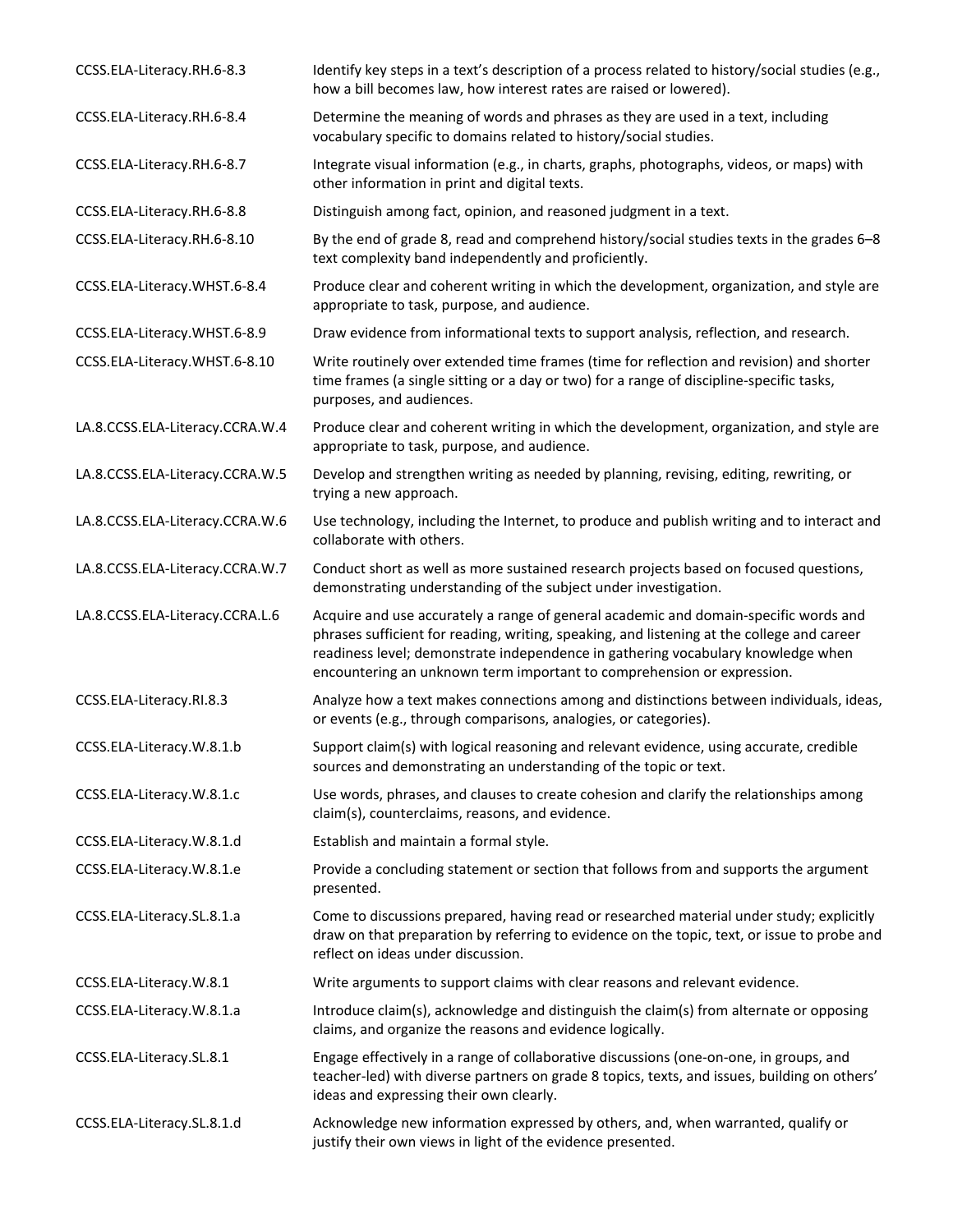| CCSS.ELA-Literacy.SL.8.2 | Analyze the purpose of information presented in diverse media and formats (e.g., visually,<br>quantitatively, orally) and evaluate the motives (e.g., social, commercial, political) behind<br>its presentation.                           |
|--------------------------|--------------------------------------------------------------------------------------------------------------------------------------------------------------------------------------------------------------------------------------------|
| CCSS.ELA-Literacy.SL.8.3 | Delineate a speaker's argument and specific claims, evaluating the soundness of the<br>reasoning and relevance and sufficiency of the evidence and identifying when irrelevant<br>evidence is introduced.                                  |
| CCSS.ELA-Literacy.SL.8.5 | Integrate multimedia and visual displays into presentations to clarify information,<br>strengthen claims and evidence, and add interest.                                                                                                   |
| CCSS.ELA-Literacy.L.8.4  | Determine or clarify the meaning of unknown and multiple-meaning words or phrases<br>based on grade 8 reading and content, choosing flexibly from a range of strategies.                                                                   |
| CCSS.ELA-Literacy.SL.8.6 | Adapt speech to a variety of contexts and tasks, demonstrating command of formal<br>English when indicated or appropriate.                                                                                                                 |
| CCSS.ELA-Literacy.SL.8.4 | Present claims and findings, emphasizing salient points in a focused, coherent manner<br>with relevant evidence, sound valid reasoning, and well-chosen details; use appropriate<br>eye contact, adequate volume, and clear pronunciation. |

# **Differentiation**

# **Differentiation /Modifications:**

Learners with Special Needs

#### **Cornell Notes template**

**Study guide provided**

**Modified test/quizzes, as needed**

#### **Read aloud tests**

**Check agenda**

**Advanced Learners**

#### **Modifications & Accommodations**

IEP accommodations and see differentiation above.

#### **Benchmark Assessments**

quiz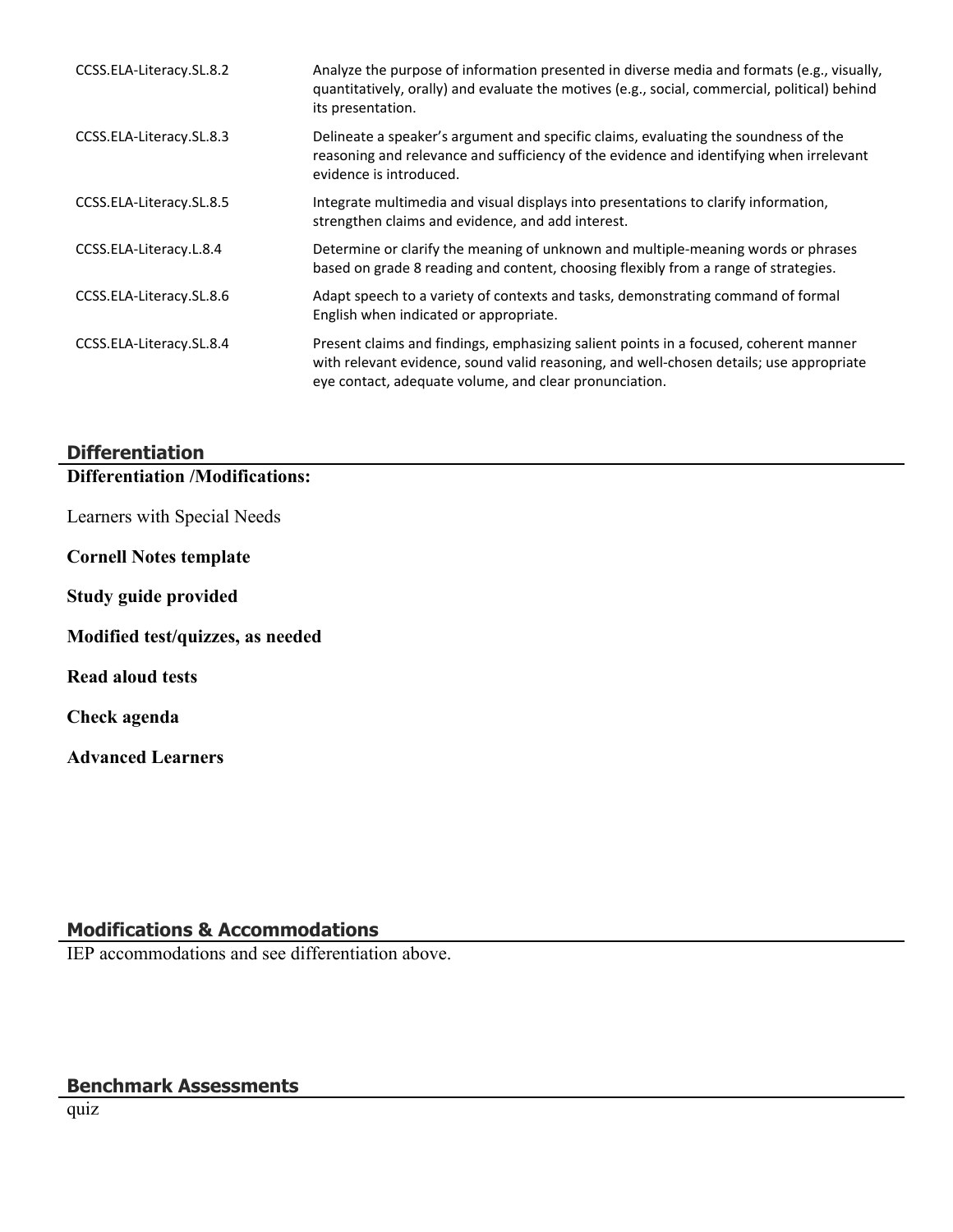Cornell notes summaries

Document Based Assessment

#### **Formative Assessments**

Discussion

Socratic Circles

See daily lesson plans

# **Summative Assessments**

DBQ Essay

#### **Instructional Materials**

**Materials:** *History Alive* Text, Chapter 12 Map Mystery; Socratic Circle materials, DBQ packet, C14 Reading Notes on TCI, Google Classroom, Surface Pro 2

#### **Standards**

| SOC.6.1.8.A.4.b | Analyze how the concept of Manifest Destiny influenced the acquisition of land through<br>annexation, diplomacy, and war.                                                                                                                                                                                              |
|-----------------|------------------------------------------------------------------------------------------------------------------------------------------------------------------------------------------------------------------------------------------------------------------------------------------------------------------------|
| SOC.6.1.8.A.3.b | Evaluate the effectiveness of the fundamental principles of the Constitution (i.e., consent<br>of the governed, rule of law, federalism, limited government, separation of powers, checks<br>and balances, and individual rights) in establishing a federal government that allows for<br>growth and change over time. |
| SOC.6.1.8.A.4.c | Assess the extent to which voting rights were expanded during the Jacksonian period.                                                                                                                                                                                                                                   |
| SOC.6.1.8.C.3.b | Summarize the effect of inflation and debt on the American people and the response of<br>state and national governments during this time.                                                                                                                                                                              |
| SOC.6.1.8.B.4.b | Map territorial expansion and settlement, as well as the locations of conflicts with and<br>resettlement of Native Americans.                                                                                                                                                                                          |
| SOC.6.1.8.C.4.a | Analyze the debates involving the National Bank, uniform currency, and tariffs, and<br>determine the extent to which each of these economic tools met the economic challenges<br>facing the new nation.                                                                                                                |